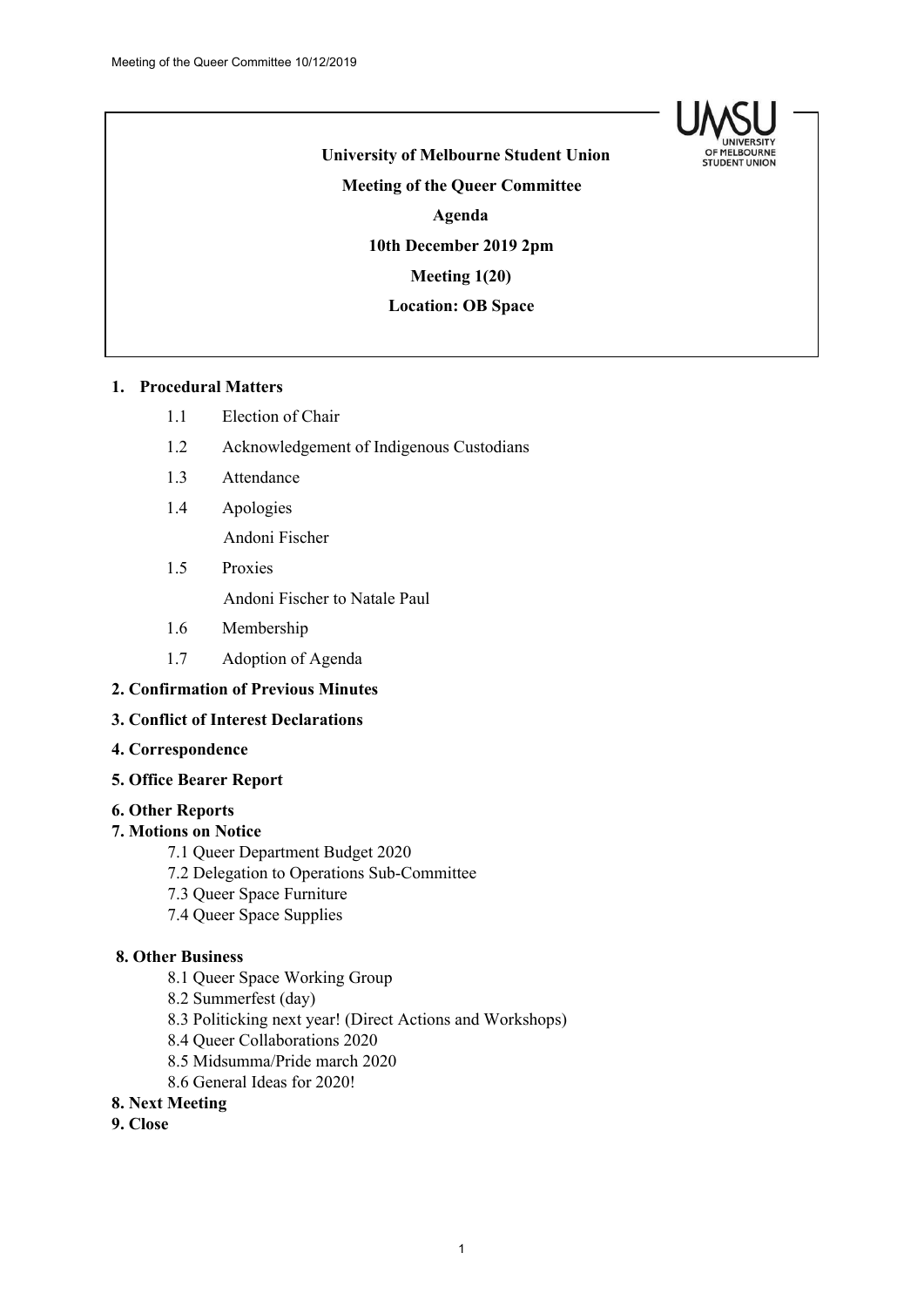# **7.1 Queer Department Budget 2020**

## *Platform*

This year, we've increased the department budget to account for the growth of collectives. The actual net increase is about \$3000. It appears to be an increase of \$11,000 as we have a better idea of the income we get from Queer Ball than they did last year, (which acounts for \$7,000 rather than \$5,000), and because at the start of last year, quite a few expenses were moved through opsub as they weren't budgeted. Hopefully this won't happen again this year!

We're keeping all our events and collectives from last year, as well as adding a few more events:

- Anti-Queerphobia Workshops
- Queer People of Faith and Queer/Disabilities Collective
- Bubble Teas with the LGBTs- a summerfest event perhaps to be expanded to a collective? See how we go.

Our budget submission to council (which has passed), is attached.

MOTION: To adopt the attached budget as the Queer Department Budget for 2019.

Moved: Ciara O'Sullivan Seconded:

# **7.2 Delegation to Operations Sub-Committee**

*Platform*

The Operations Sub-Committee (OpSub) is a sub-committe of Student's Council that exists to basically keep UMSU running with smaller operational expenses. Basically, if we ever need more money than we have in our budget that is under \$1000, this motion allows us to go to OpSub and get those funds.

MOTION: That we approve budgetary delegation to the Operations Sub-Committee of up to \$1000 for each Queer Department Budget Line.

Mover: Ciara O'Sullivan Seconder:

# **7.3 Queer Space Furniture**

# *Platform*

The furniture in Queer Space is out of date and gross and a lot of it unusable. A lot of the furniture we are able to get for free from the university's recycling service, but for appliances and other more aesthetic/unique/cute things we will need to purchase. Most of this money will go towards a new fridge (\$250) and new kettles (~\$45), with the rest going to reusable cutlery, mugs, bowls etc, in an effort to be more sustainable.

MOTION: To approve up to \$500 from the Queer Space Maintenance line for new Queer Space Furniture and Appliances.

Mover: A'bidah Zaid Seconder:

# **7.4 Queer Space Supplies**

# *Platform*

This motion is just so Ciara can start updating and purchasing supplies for Queer Space, such as snacks, tea, coffee, sexual health stuff, etc etc.

MOTION:To approve up to \$600 from the Queer Space Maintenance line for maintenance of Queer space, including snacks, tea, coffee, pads, sexual health supplies, etc. Mover: A'bidah Zaid Seconder: